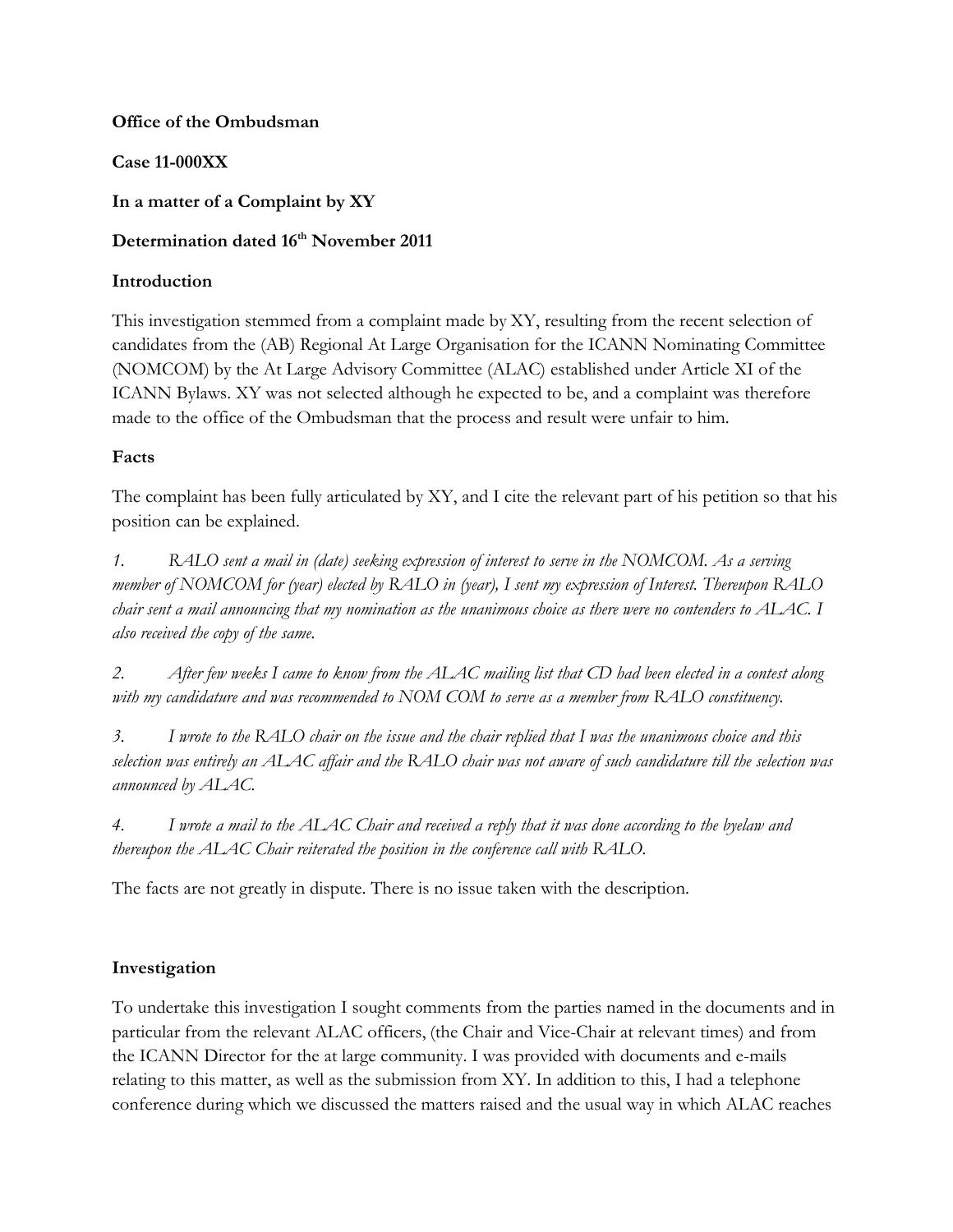out to select members of the Nom Com. I also had the advantage of meeting with them in person at (place) to discuss the issues in more detail. I have also reviewed the relevant bylaws so that I may place the issues in context. This report was also sent in draft to the parties for comment.

### **Issues**

The issue which I am required to investigate is whether the selection of members for the Nom Com was conducted in a way which was unfair and therefore resulted in unfairness to the complainant. This was explained in the complaint as a failure to properly consult with the Regional at Large Organisation which is in this case, RALO. The complainant asserts that RALO was not consulted at all on the candidature of the successful candidate appointed by ALAC, who was CD. He comments that he was chosen by RALO on this occasion, and there had also been previous votes which he had clearly won.

The issue which also follows is whether ALAC acted correctly in the selection of the candidates, and the relevant consultation.

# **Jurisdiction**

This is a matter where I clearly have jurisdiction to consider the complaint under the bylaws and in particular Section 3(2), and under the Ombudsman framework as approved by the Board of Directors<sup>[1](#page-1-0)</sup>, as this is a matter relating to decisions, actions, or inactions by constituent bodies of ICANN, and in particular ALAC and RALO, as part of the ICANN community.

After determining that I have jurisdiction, it is therefore necessary to look at the relevant bylaws in relation to the way that ALAC selects members for the Nom Com. It is also important to consider the role of the elections for RALO and the status of such elections, and where there has been a unanimous choice, as occurred here, the status of such a choice.

The Bylaws of ICANN provide in Article XI at Section 2 (4) (e) that:-

*"The ALAC shall, after consultation with each RALO, annually appoint five voting delegates (no two of whom shall be citizens of countries in the same Geographic Region, as defined according to Section 5 of Article VI) to the Nominating Committee."[2](#page-1-1)*

It was explained to me that while the Regional At Large Organisations are asked to submit names, it is always open for ALAC to reach out and select other persons. This is because they consciously try to avoid the regional organisation putting forward a slate of candidates.

## **Reasoning**

The complainant's issue is that because he was the preferred candidate as selected by RALO, then the consultation by ALAC should have resulted in his selection. The response to this assertion,

<span id="page-1-0"></span> <sup>1</sup> http://www.icann.org/en/ombudsman/framework.html

<span id="page-1-1"></span><sup>2</sup> http://www.icann.org/en/general/bylaws.htm#V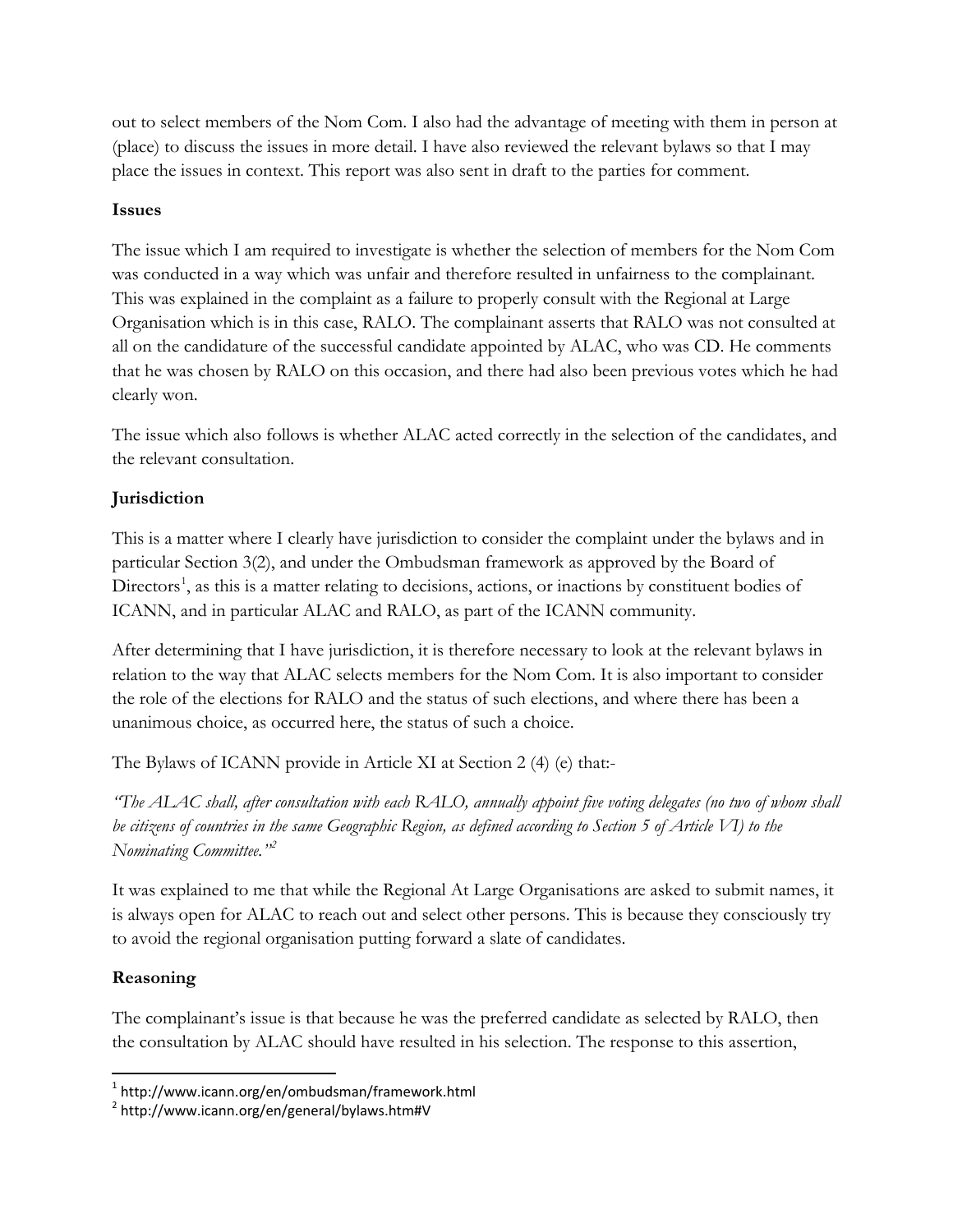which has already been made known to him by ALAC, is that any election process by RALO or any nomination of a person, is not binding on ALAC when they make a decision.

Another issue follows, as to whether there has been an expectation raised that a candidate elected by a Regional at Large Organisation should in some way be preferred when ALAC reach out to make the selection. Similarly, if a candidate is selected for that post as was the complainant in this case, is there an expectation that he would be appointed?

There are I consider two levels of fairness which need to be taken into account. If the bylaws provided for the Regional at Large Organisations to either appoint or elect candidates for the Nom Com, then such a process would have to be carried out in an open and transparent fashion, or in other words be a fair election or selection. In this case RALO has taken certain steps such as canvassing expressions of interest to serve on the Nom Com, receiving the nomination from the complainant and then selecting him as the nominee. Obviously he cannot complain about this part of the process. It should be noted that the RALO does have procedures for selecting members to serve on ALAC. This is related to the need to have regional representation evenly spread across ALAC. It does operate under a document called Operating Principles, but this does not assist in the issue of selection/election of candidates for Nom Com as this is not mentioned.

I would observe that the concept of selection/election of candidates for NOM COM by the Regional at Large Organisations does not appear to have any foundation in either the ICANN bylaws, the Operating Principles or ALAC. This may cause fundamental problems in that if expectations are raised by this process, then it is difficult to see how fairness can affect a process for which there is no foundation. I do not believe it can be said logically that principles of fairness can apply to a process which is voluntarily adopted without any basis in the underlying documents which create both ALAC and RALO. So the problem arises from a fundamental misconception as to this process.

The other level of fairness relates to the way in which ALAC must undertake the selection process. The bylaws do not have much detail as to how the selection process works. However, ALAC chose to select a candidate of their own rather than the nominated person. The issue can therefore be refined as to whether this selection, bypassing the nomination of the complainant, was unfair. There is considerable emphasis throughout ICANN and the supporting organisations on the bottom up model and stakeholder driven policy-making. The concept of open and transparent decision-making is fundamental to this process.

It is worth quoting from the minutes of the ALAC meeting where this is discussed<sup>[3](#page-2-0)</sup>:-

"*ALAC to select someone from each region, to send over to the NONCOM, ALAC makes selection and consult the region, which candidates they would like to put forward but they are not bound to 100% choose those candidates. Ability to go against the wishes of the region, if they have done an internal selection process, ALAC can choose someone else.*

<span id="page-2-0"></span><sup>&</sup>lt;sup>3</sup> Minutes from (date) RALO meeting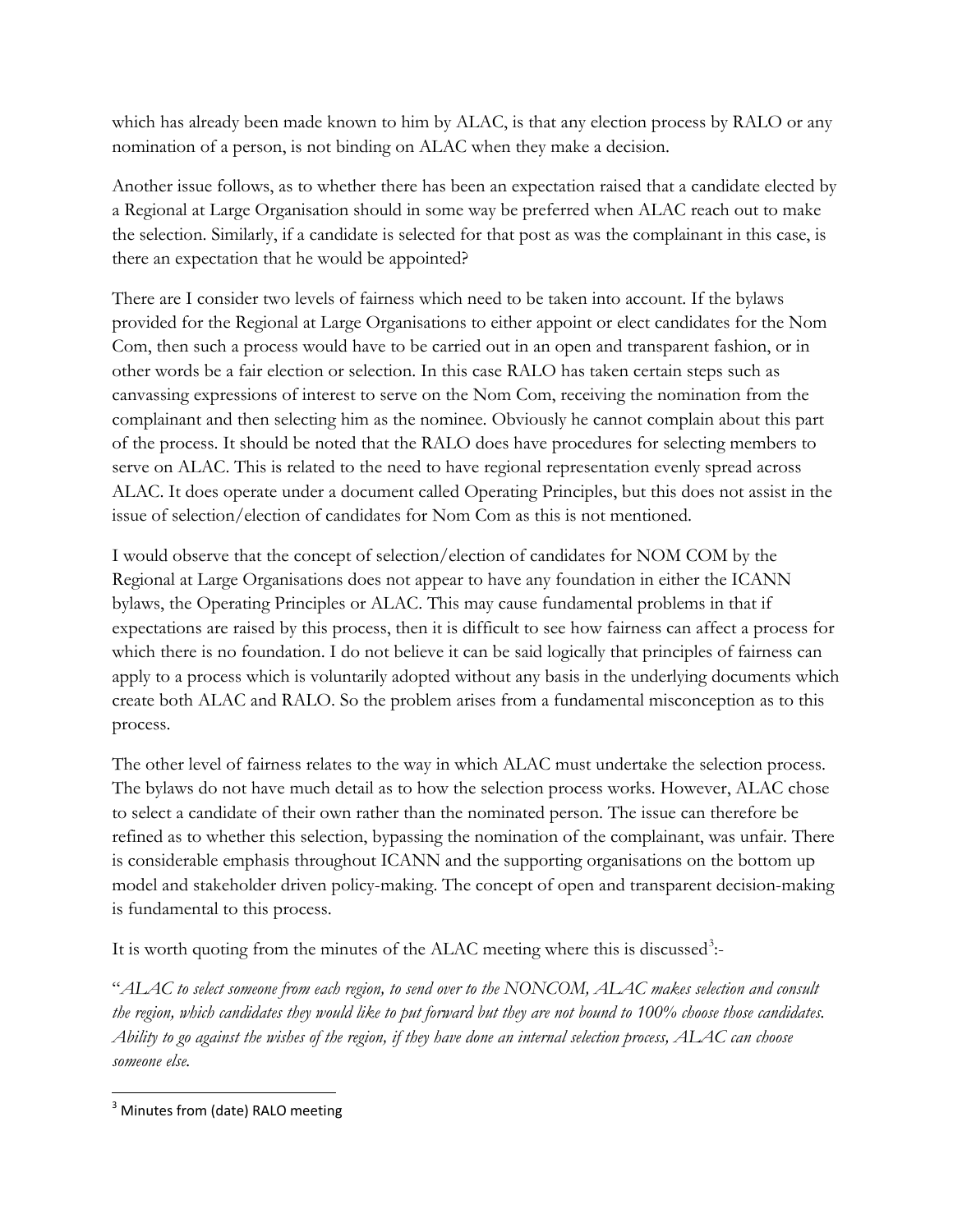*A vote was done and selected CD for the RALO region and some might not have known her, but the process that the ALAC did was transparent. It was a very close vote and he has to thank XY on his work on the NONCOM and work in joint working groups and be active."*

And further in the minutes:-

" *Question is it is not bound, whole thing has been structured to go back to the RALO and then make a final decision, word shall bound, bottom up approach and then the people are contacted or informed and then final decision should be made.*

*Oliver said, of the RALO need to be informed, there is a wiki page. That had all of the candidates all the time, when they were added and both the candidates were added by the ALAC and supported by the ALAC ExCom.*

N*ot sure if the ALAC has to email the RALO list if a candidate gets added, maybe it was something to do in the future and it will confuse everyone. It could be something we can discuss in the future."*

So the issue can be further refined by analysing whether there was in fact consultation as required by the ALAC bylaw, and whether this consultation was undertaken fairly. It seems clear that ALAC has a wide discretion as to the actual appointment, and the only limiting factor is the requirement to consult. It is also accepted that the process of appointment must be open and transparent. In this context, it should also be noted that there is nothing specifically stated about how the consultation is to take place. The process of placing the candidates on a wiki page is the method adopted by ALAC in this instance, and indeed in other selections. This certainly answers any suggestion that the process was not open and transparent. And, the advantage of a wiki is the ability to comment on the candidates, an opportunity not taken up in this case. The candidates who are chosen are then voted on by ALAC, which is what occurred. To take this to the next stage of saying that the process was unfair would require an argument that somehow the use of the wiki page to consult with the community is unfair. There is not this level of analysis in the complaint. Rather, the complaint is that the views of RALO were not taken into account. But this is to make an error in the way in which consultation takes place and relies upon the expectation based on a procedure used by APRALO, which does not have any proper basis.

Article XI of the Bylaws relating to the ALAC's selection of 5 Nom Com voting delegates must be read in conjunction with Article VII section 2 of the Bylaws,, that is,

"6. Subject to the provisions of the Transition Article of these Bylaws, five voting delegates selected by the At-Large Advisory Committee established by Article XI of these Bylaws; " ;

This is the pivotal point in understanding this issue, that makes it clear it is the ALAC that is charged with the task of making the selection of the delegates from each of the different Geographic Regions defined by ICANN<sup>[4](#page-3-0)</sup>.

## **Result**

<span id="page-3-0"></span>l <sup>4</sup> Article VI, Section 5 "International Representation" ICANN Bylaws